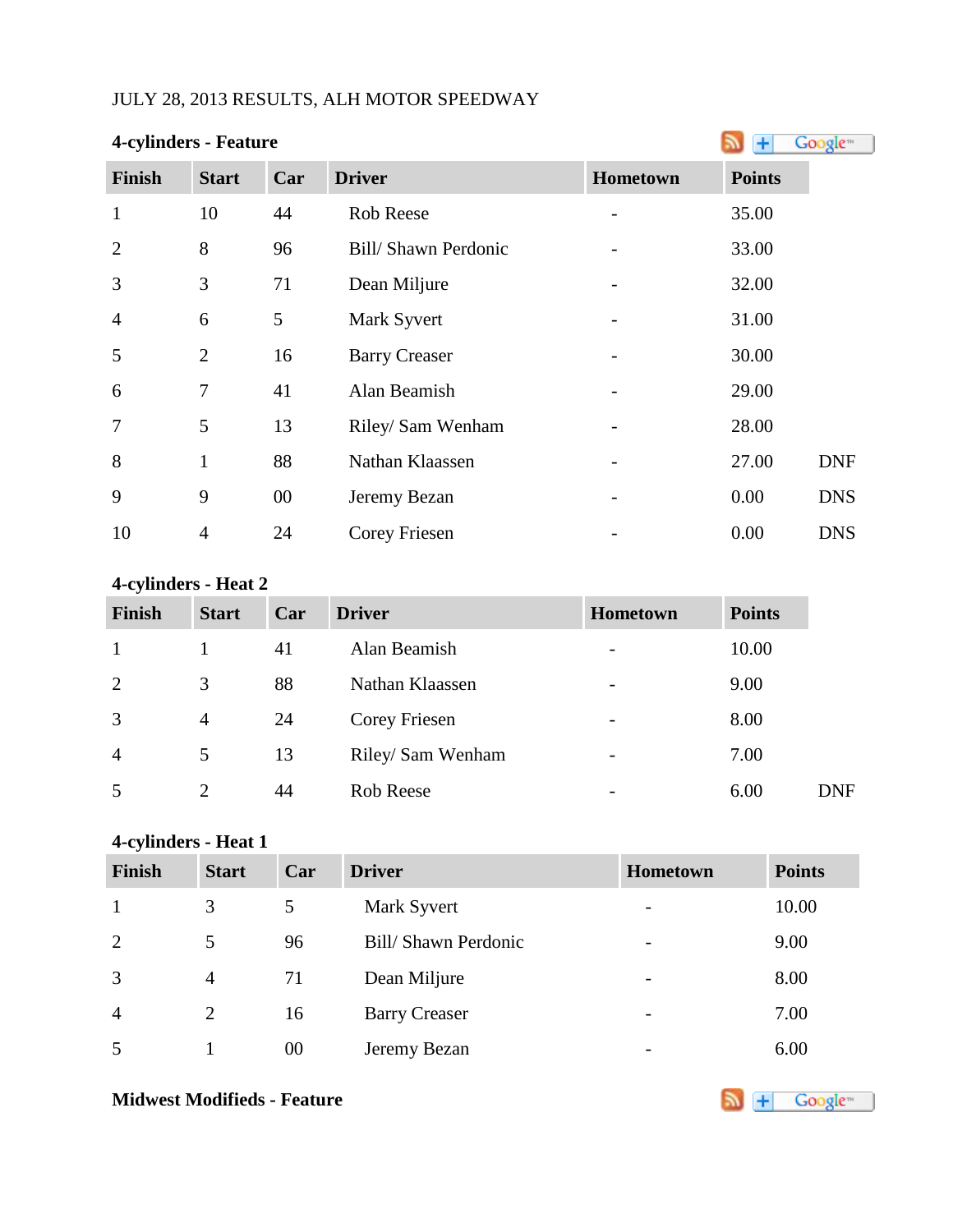| Finish         | <b>Start</b>   | Car            | <b>Driver</b>        | Hometown                 | <b>Points</b> |            |
|----------------|----------------|----------------|----------------------|--------------------------|---------------|------------|
| $\mathbf{1}$   | $\overline{4}$ | 1S             | Scott Bintz          |                          | 35.00         |            |
| $\overline{2}$ | $\overline{7}$ | 44             | <b>Austin Hunter</b> |                          | 33.00         |            |
| 3              | 3              | 24             | James Wall           |                          | 32.00         |            |
| $\overline{4}$ | 5              | 54             | <b>Brodie Dobson</b> |                          | 31.00         |            |
| 5              | $\overline{2}$ | 08             | Ray Smith            | $\overline{\phantom{0}}$ | 30.00         |            |
| 6              | 14             | 16             | Pat Smith            |                          | 29.00         |            |
| 7              | 9              | 921            | Rick Fehr            |                          | 28.00         |            |
| $8\,$          | $\mathbf{1}$   | 42             | Rob Penner           |                          | 27.00         |            |
| 9              | 15             | 55             | Murray Kozie         |                          | 26.00         | <b>DNF</b> |
| 10             | 12             | X <sub>5</sub> | Rob Gordon           |                          | 25.00         | <b>DNF</b> |
| 11             | 11             | 47             | Erich Frey           |                          | 24.00         | <b>DNF</b> |
| 12             | 6              | 36             | <b>Ryan Cousins</b>  |                          | 23.00         | <b>DNF</b> |
| 13             | 13             | 3              | Jason Somack         |                          | 0.00          | <b>DNS</b> |
| 14             | 8              | $\overline{4}$ | <b>Grant Hall</b>    |                          | 0.00          | <b>DNS</b> |
| 15             | 10             | 13             | Alex Johnson         |                          | 0.00          | <b>DNS</b> |
| 16             | 16             | 85             | Jeff Davis           |                          | 0.00          | <b>DNS</b> |

#### **Midwest Modifieds - Heat 3**

| <b>Finish</b>  | <b>Start</b>   | Car | <b>Driver</b>        | <b>Hometown</b>          | <b>Points</b> |
|----------------|----------------|-----|----------------------|--------------------------|---------------|
| 1              | $\overline{4}$ | 1S  | <b>Scott Bintz</b>   | $\overline{\phantom{a}}$ | 10.00         |
| 2              | 5              | 54  | <b>Brodie Dobson</b> | $\overline{\phantom{0}}$ | 9.00          |
| 3              | 2              | 921 | <b>Rick Fehr</b>     | $\overline{\phantom{0}}$ | 8.00          |
| $\overline{4}$ | 3              | X5  | Rob Gordon           | $\overline{\phantom{a}}$ | 7.00          |
| 5              |                | 55  | Murray Kozie         | $\overline{\phantom{0}}$ | 6.00          |

### **Midwest Modifieds - Heat 2**

| Finish | <b>Start</b> | Car | <b>Driver</b>       | <b>Hometown</b>          | <b>Points</b> |
|--------|--------------|-----|---------------------|--------------------------|---------------|
|        |              | 36  | <b>Ryan Cousins</b> | $\overline{\phantom{a}}$ | 10.00         |
| ി      |              | 08  | Ray Smith           | $\overline{\phantom{0}}$ | 9.00          |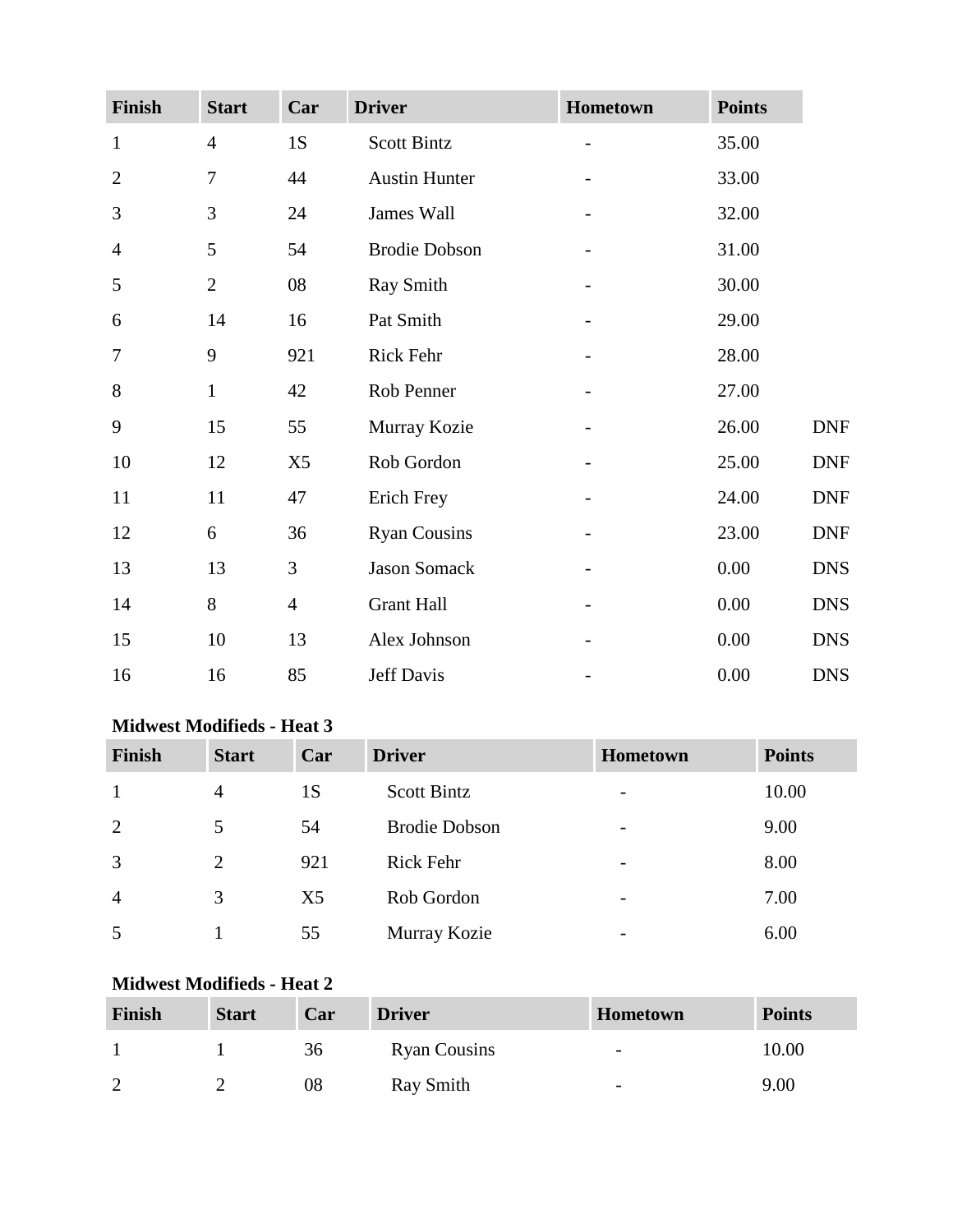| ◠ | 44 | <b>Austin Hunter</b> | $\overline{\phantom{0}}$ | 8.00 |
|---|----|----------------------|--------------------------|------|
| Δ | 47 | Erich Frey           | $\overline{\phantom{0}}$ | 7.00 |
|   | I6 | Pat Smith            | $\overline{\phantom{0}}$ | 6.00 |

### **Midwest Modifieds - Heat 1**

| <b>Finish</b>  | <b>Start</b>   | Car            | <b>Driver</b>       | <b>Hometown</b> | <b>Points</b> |            |
|----------------|----------------|----------------|---------------------|-----------------|---------------|------------|
| 1              | 3              | 24             | James Wall          |                 | 10.00         |            |
| $\overline{2}$ | $\overline{4}$ | $\overline{4}$ | <b>Grant Hall</b>   |                 | 9.00          |            |
| 3              | $\overline{2}$ | 42             | Rob Penner          |                 | 8.00          |            |
| $\overline{4}$ | 5              | 13             | Alex Johnson        |                 | 7.00          |            |
| 5              |                | 3              | <b>Jason Somack</b> |                 | 6.00          | <b>DNF</b> |
| 6              | 6              | 85             | Jeff Davis          |                 | 5.00          | <b>DNF</b> |

# **Modifieds - Feature**

| <b>Finish</b>  | <b>Start</b>   | Car            | <b>Driver</b>      | <b>Hometown</b> | <b>Points</b> |
|----------------|----------------|----------------|--------------------|-----------------|---------------|
| 1              |                | 48             | Jerome Guyot       |                 | 35.00         |
| $\overline{2}$ | 6              | 20X            | Darian Boyce       |                 | 33.00         |
| 3              | $\overline{4}$ | 5              | <b>Scott Greer</b> |                 | 32.00         |
| $\overline{4}$ | $\overline{2}$ | 9M             | Lee Mcrae          |                 | 31.00         |
| 5              | 3              | X <sub>5</sub> | Rob Gordon         |                 | 30.00         |
| 6              | 5              | 10W            | Ward Imrie         |                 | 29.00         |

## **Modifieds - Heat**

| <b>Finish</b>  | <b>Start</b>   | Car            | <b>Driver</b>      | Hometown       | <b>Points</b> |
|----------------|----------------|----------------|--------------------|----------------|---------------|
| $\mathbf{1}$   | 2              | 10W            | Ward Imrie         |                | 10.00         |
| $\overline{2}$ | 3              | 5              | <b>Scott Greer</b> | $\overline{a}$ | 9.00          |
| 3              | $\overline{4}$ | 48             | Jerome Guyot       |                | 8.00          |
| $\overline{4}$ | 5              | 9M             | Lee Mcrae          |                | 7.00          |
| 5              |                | X <sub>5</sub> | Rob Gordon         |                | 6.00          |
| 6              | 6              | 20X            | Darian Boyce       |                | 5.00          |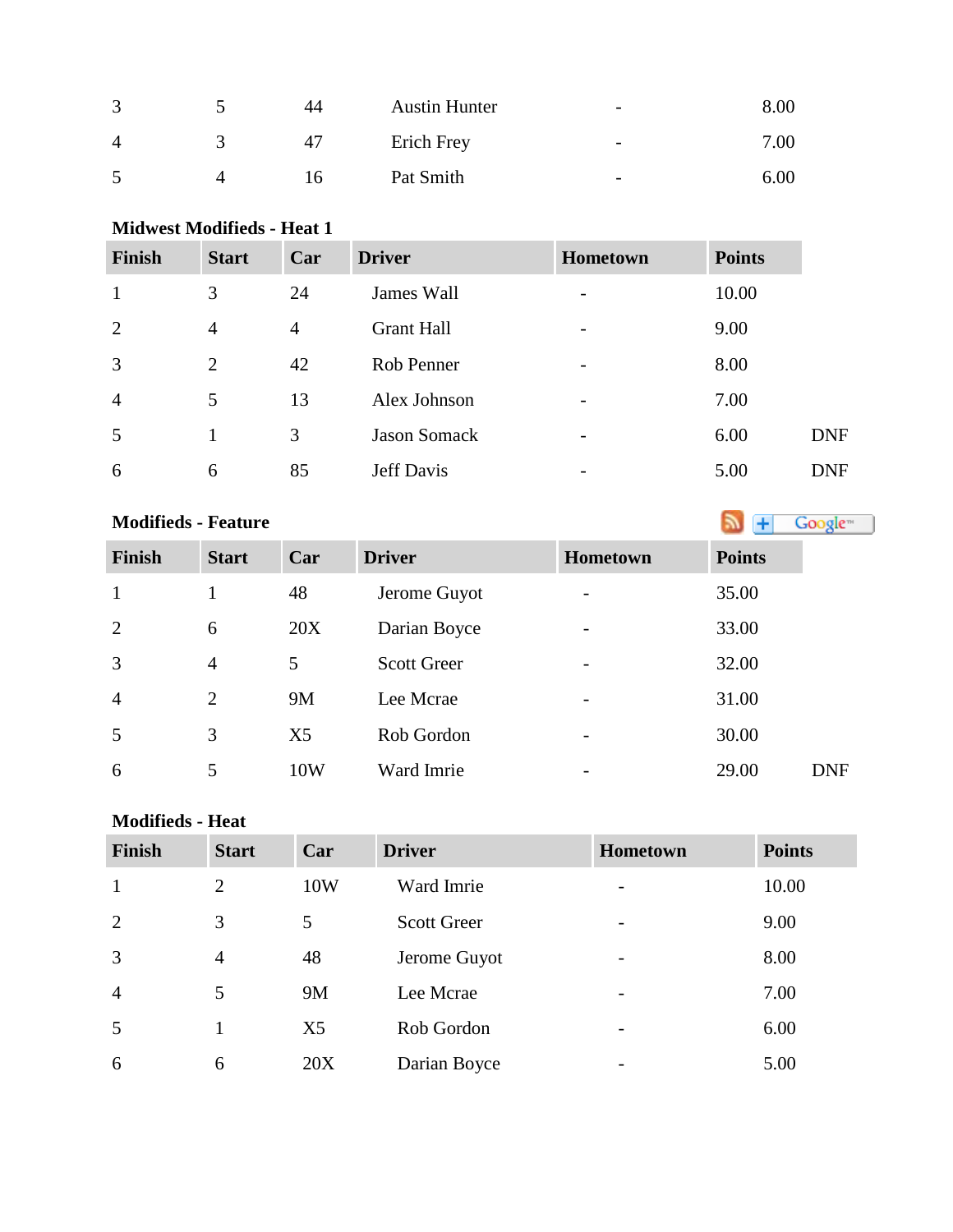# **StreetStock - Feature Street Stock - Feature**

| <b>Finish</b>  | <b>Start</b>   | Car            | <b>Driver</b>      | <b>Hometown</b> | <b>Points</b> |            |
|----------------|----------------|----------------|--------------------|-----------------|---------------|------------|
| $\mathbf{1}$   | 5              | $11$ JR        | Shane Holden       |                 | 35.00         |            |
| 2              | 2              | 88             | Cody Wall          |                 | 33.00         |            |
| $\overline{3}$ | 7              | 34             | <b>Matt Wieler</b> |                 | 32.00         |            |
| $\overline{4}$ | 8              | $\overline{2}$ | Derek Wesenberg    |                 | 31.00         |            |
| 5              | 6              | 31             | Rob Campbell       |                 | 30.00         |            |
| 6              | 1              | 51             | <b>Mark Teunis</b> |                 | 29.00         | <b>DNF</b> |
| $\overline{7}$ | $\overline{4}$ | 70             | Jesse Teunis       |                 | 28.00         | <b>DNF</b> |
| 8              | 3              | 5B             | Aaron Blacklance   |                 | 0.00          | DQ         |

# **Street Stock - Heat**

| <b>Finish</b>  | <b>Start</b>   | Car            | <b>Driver</b>           | <b>Hometown</b>          | <b>Points</b> |
|----------------|----------------|----------------|-------------------------|--------------------------|---------------|
| $\mathbf{1}$   | $\overline{4}$ | $11$ JR        | Shane Holden            |                          | 10.00         |
| $\overline{2}$ | $\overline{2}$ | 70             | Jesse Teunis            |                          | 9.00          |
| 3              | 1              | 88             | Cody Wall               | $\overline{\phantom{a}}$ | 8.00          |
| $\overline{4}$ | 5              | 51             | <b>Mark Teunis</b>      |                          | 7.00          |
| 5              | 3              | 5B             | <b>Aaron Blacklance</b> |                          | 6.00          |
| 6              | 6              | 31             | Rob Campbell            |                          | 5.00          |
| $\overline{7}$ | 7              | 34             | Matt Wieler             |                          | 4.00          |
| 8              | 8              | $\overline{2}$ | Derek Wesenberg         |                          | 3.00          |

| <b>Super Trucks - Feature</b><br>Google <sup>®</sup> |                |     |                            |                 |               |            |  |  |
|------------------------------------------------------|----------------|-----|----------------------------|-----------------|---------------|------------|--|--|
| <b>Finish</b>                                        | <b>Start</b>   | Car | <b>Driver</b>              | <b>Hometown</b> | <b>Points</b> |            |  |  |
| $\mathbf{1}$                                         | 5              | 2   | Jamie Vernaus Ward Imrie   |                 | 35.00         |            |  |  |
| $\overline{2}$                                       | 3              | 1   | George Balcaen Scott Brown |                 | 33.00         |            |  |  |
| 3                                                    | $\overline{4}$ | 5   | Glen Manning Rod Fidler    |                 | 32.00         |            |  |  |
| $\overline{4}$                                       | $\overline{2}$ | 29  | Shane Holden               |                 | 31.00         |            |  |  |
| 5                                                    | 6              | 04  | Wayne Grosky               |                 | 30.00         |            |  |  |
| 6                                                    | 7              | 22  | Dan Picton                 |                 | 29.00         | <b>DNF</b> |  |  |